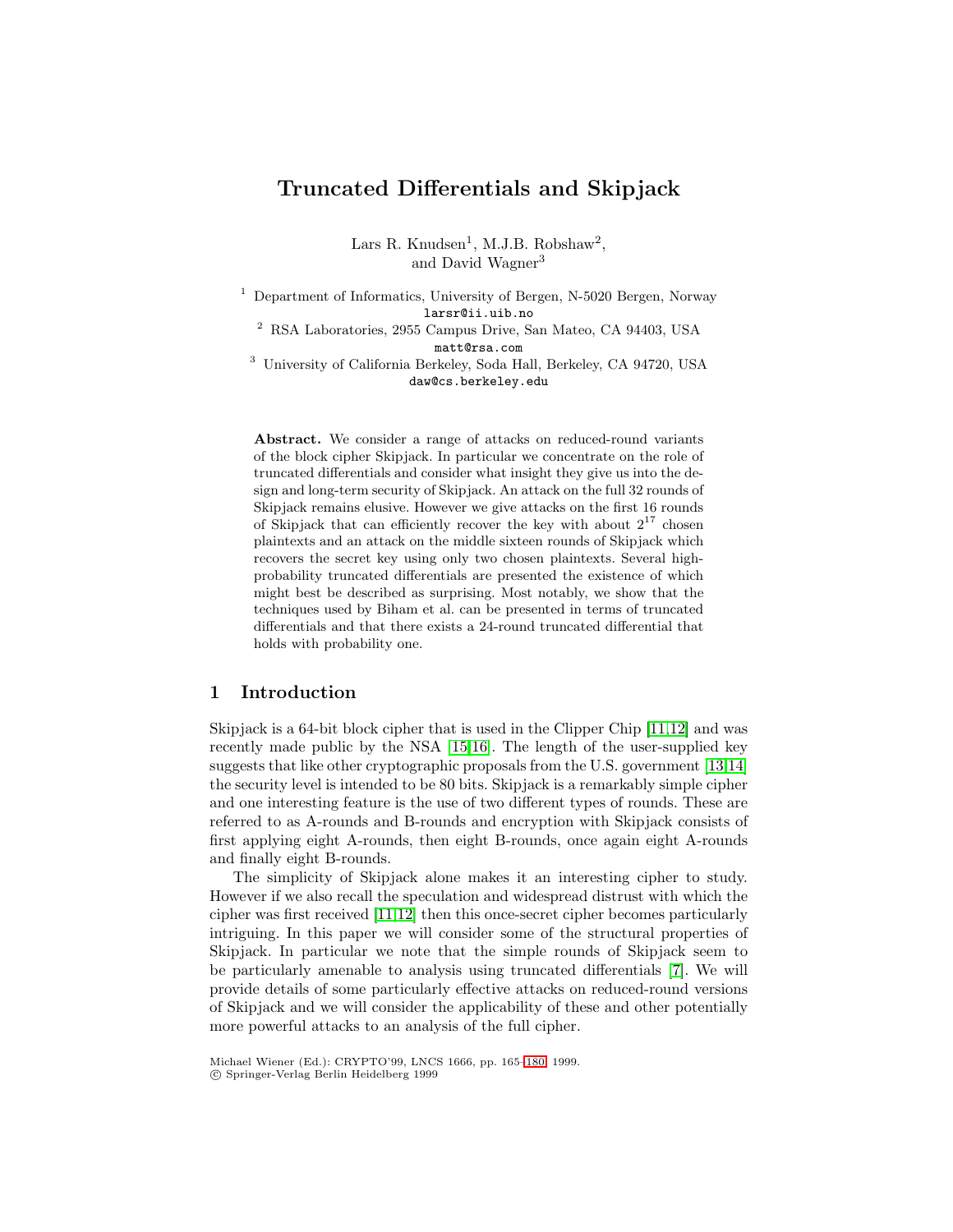A preliminary version of a report into the security of Skipjack was published on July 28, 1993 [\[9\]](#page-15-0). Written by five eminent cryptographers, the report reveals that while Skipjack was designed using techniques that date back more than forty years, Skipjack itself was initially designed in 1987. Since the cipher and design details were classified at the time of writing, the authors of the report were clearly restrained in what they could say. However, one phrase in the report is particularly interesting. There it is claimed that "[The design process] eliminated properties that could be indicative of vulnerabilities" [\[9\]](#page-15-0). In this paper we demonstrate that, in our opinion, this design goal was not attained. While we find no way to exploit the structural features that we highlight in a direct attack on the full Skipjack, we feel that the presence of these features could well be indicative of vulnerabilities. With more study, they could lead others towards an exploitable weakness in the cipher.

# **2 Description of Skipjack and other work**

The 64-bit input block of Skipjack is split into four words of 16 bits. At the time of its initial design (1987) this approach was perhaps somewhat uncommon though RC2 [\[8\]](#page-15-0) adopts a similar structure. In each round of Skipjack one of the words passes through a keyed permutation which we denote by  $G$ , and at most two words are modified during a single round. The function G has the structure of a four-round, byte-wise Feistel network. When needed, we will denote the round function (which uses a fixed, byte-wise substitution table  $S$ ) by  $F$ . A counter, which is incremented at each round of encryption, is also used though it will be ignored throughout this paper since it has no cryptographic impact on our work. The rounds are illustrated in Figure [1.](#page-2-0)

The user-supplied key features during the G transformation. At each round four bytes of the 10 bytes of key material are used, with one byte being used at each step of the mini-Feistel network contained within G. If we denote the key by  $k_0 \ldots k_9$  then this key is simply replicated through the rounds, so that bytes  $k_0, \ldots, k_3$  are used in round one, bytes  $k_4, \ldots, k_7$  are used in round two, bytes  $k_8, k_9, k_0, k_1$  are used in round three and so forth. We will sometimes write  $G_{k_0...k_3}$  to illustrate which key bytes are used in the G transformation.

A first analysis by Biham et al. [\[1\]](#page-14-0) studied some of the detailed properties of G and in particular some of the properties of the substitution table S. This provided a first description of some differential [\[6\]](#page-15-0) and linear [\[10\]](#page-15-0) cryptanalytic attacks on reduced-round versions of Skipjack. It was shown that reducing Skipjack to consist of the first 16 rounds (eight A-rounds followed by eight B-rounds) allowed one to mount a differential attack requiring about  $2^{55}$  chosen plaintexts <sup>1</sup>.

Independently of the authors of this paper, Biham et al. [\[2](#page-14-0)[,3\]](#page-15-0) also considered the role of truncated differentials in Skipjack and some variants. All that is important for such attacks to be mounted is that the function  $G$  be a permutation. Further details about G (and therefore of the substitution box  $S$ ) are

<sup>1</sup> It is important to note that this attack required that the key schedule be treated in a way that seems to conflicts with its intended use in the full cipher.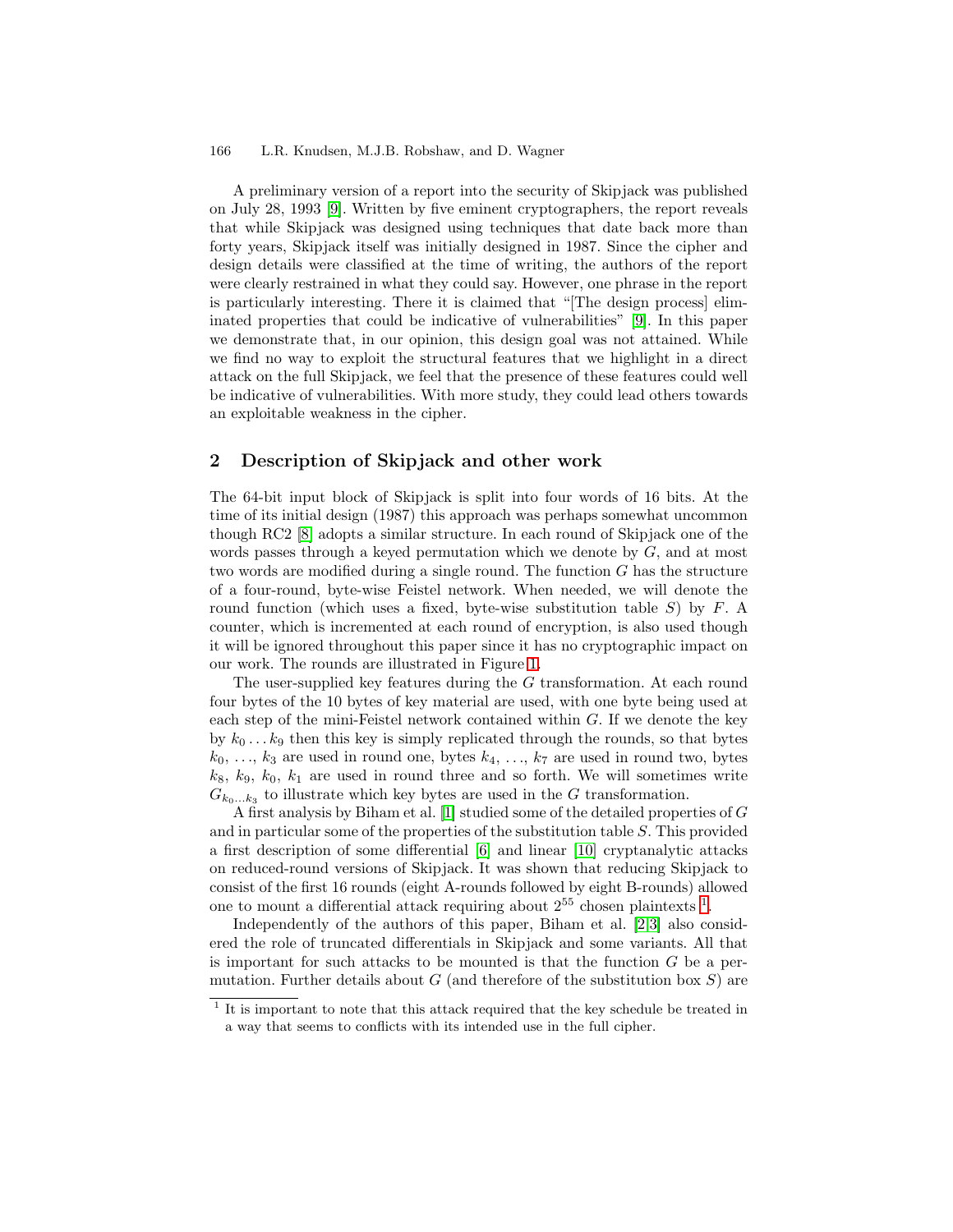<span id="page-2-0"></span>

**Fig. 1.** The two rounds used in Skipjack. The counter is encrypted at each round and while it is included for completeness, it has no cryptanalytic significance with regards to the attacks in this paper.

immaterial. Most recently Biham et al. [\[5\]](#page-15-0) derived attacks that are faster than exhaustive search for the key if Skipjack is reduced by at least one round. In this paper we consider alternative enhancements which offer interesting insights into the design of Skipjack. Currently these seem to be less effective than other attacks but we observe that there are opportunities for improvement and we outline promising avenues for further work that remain unexplored.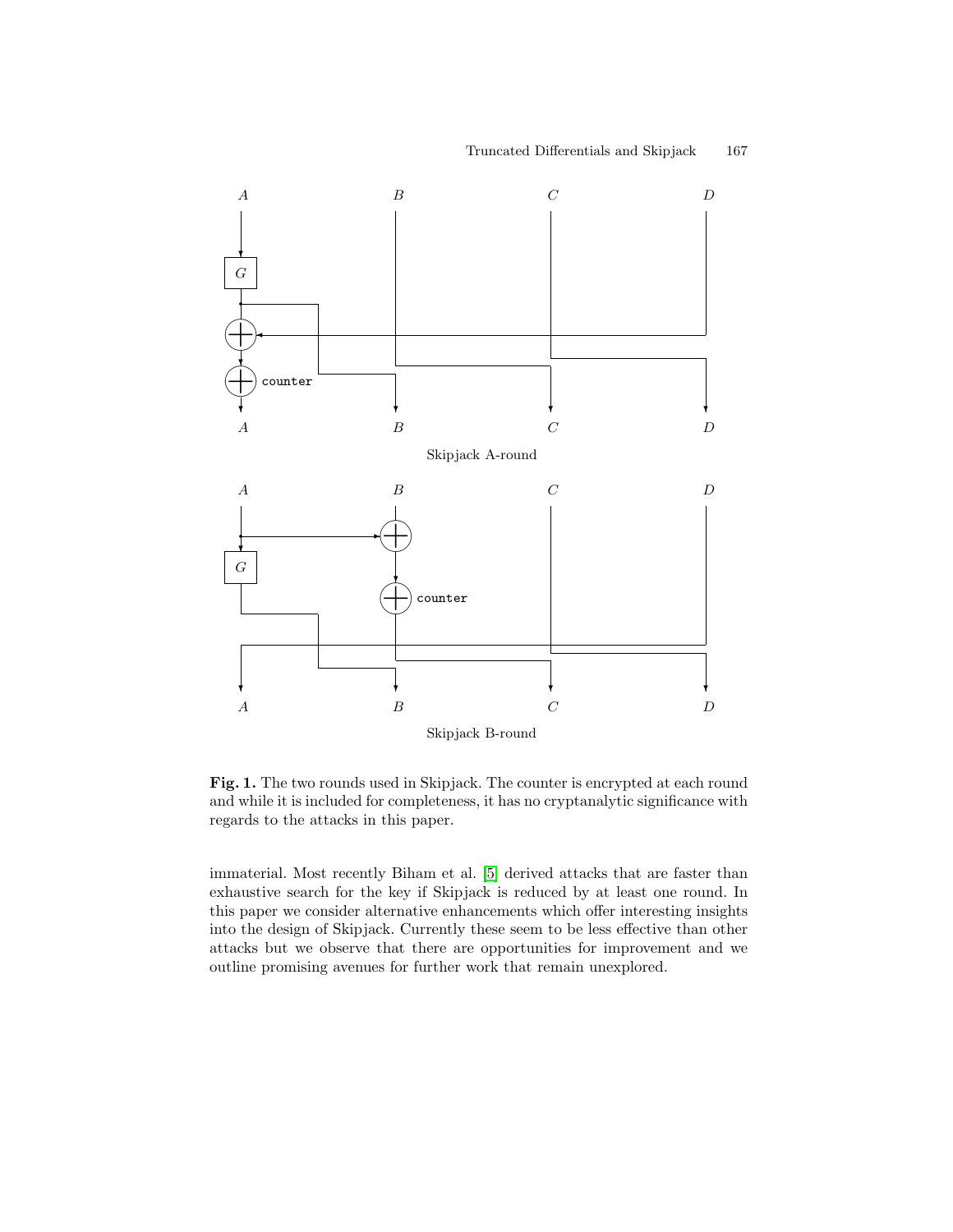# <span id="page-3-0"></span>**3 Truncated differentials of Skipjack**

In a typical differential attack, the attacker chooses two plaintexts with a particular difference between them. During the encryption process the aim is to predict with some probability how the difference between these two quantities evolves. When the attacker is able to predict the difference towards the end of the encryption process with a sufficiently high probability, information about the user-supplied key can sometimes be derived.

When using truncated differentials, instead of trying to predict the evolution of some difference across an entire block, the cryptanalyst attempts to predict the difference across some fraction of this block. With Skipjack it is very natural to consider the difference across the four 16-bit words as we will now demonstrate. Let a, b, ..., h denote any non-zero value to the difference<sup>2</sup> in a 16-bit word. We use  $r_A$  to denote an A-round and  $r_B$  to denote a B-round. One useful truncated differential characteristic allows us to cover the first 16 rounds of Skipjack:

$$
(a,b,0,c) \xrightarrow{8r_A} (e,e,0,0) \xrightarrow{8r_B} (g,h,f,0), \tag{1}
$$

The probability of the differential is  $2^{-32}$  since  $(a, b, 0, c) \xrightarrow{4r_A} (0, d, 0, 0)$  with probability  $2^{-32}$ ,  $(0, d, 0, 0) \xrightarrow{4r_A} (e, e, 0, 0)$  always holds, and the last eight rounds of the characteristic  $(e, e, 0, 0) \xrightarrow{8r_B} (g, h, f, 0)$  always holds. This differential will be useful to us in Section [4.1](#page-7-0) where it is shown how to break the first 16 rounds of Skipjack with  $2^{17}$  chosen plaintexts.

There are other interesting truncated differentials for Skipjack. The truncated differential (1) contains a truncated differential over eight B-rounds which holds with probability one. We found that there are at least two other truncated differentials over eight B-rounds which hold with the same probability. They are

$$
(0,0,a,0) \xrightarrow{8r_B} (b,0,c,d)
$$
 and  $(0,a,0,0) \xrightarrow{8r_B} (0,b,c,d)$ .

It is possible to add another four A-rounds to the latter differential while retaining the fact that the truncated differential holds with probability one. Thus, one gets the following twelve-round truncated differential with probability one

$$
(0, a, 0, 0) \xrightarrow{8r_B} (0, b, c, d) \xrightarrow{4r_A} (h, h, f, g).
$$
 (2)

In Section [4.2](#page-8-0) we will use this truncated differential to mount a particularly efficient truncated differential attack on the middle 16 rounds of Skipjack.

While a 12-round truncated differential with probability one seems remarkable enough, there is more and these results are described in Section [3.1.](#page-4-0) We also highlight some practical difficulties when using truncated differentials in Section [3.2](#page-5-0) and we describe the semi-exhaustive search that we used to find these differentials in Section [3.3.](#page-6-0) We note here that the 16-round truncated differential (1) given above is indeed the best truncated differential for the first 16 rounds of Skipjack.

 $^{\rm 2}$  While the most useful notion of difference can change depending on the cipher in question, for Skipjack we use bitwise exclusive-or.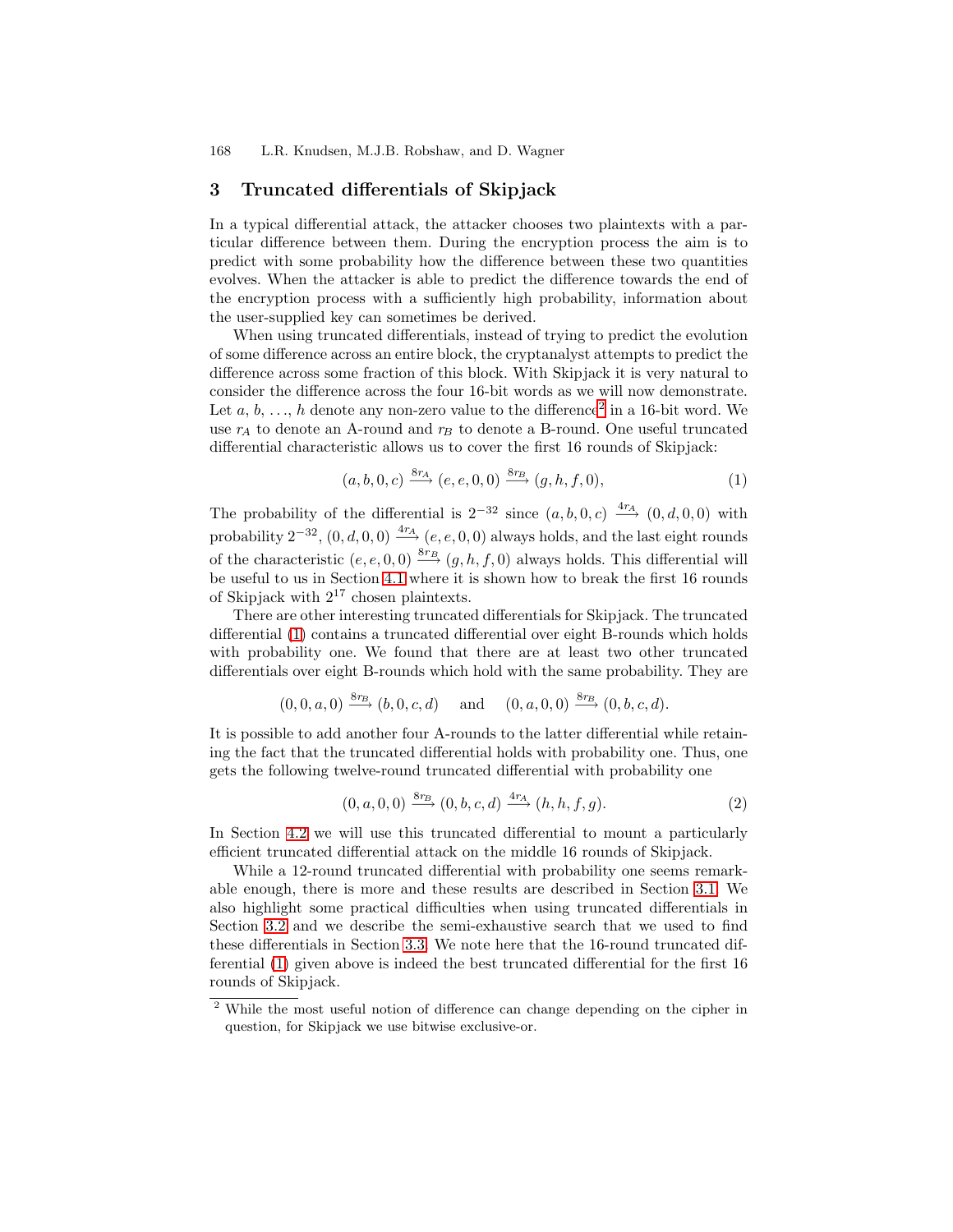#### <span id="page-4-0"></span>**3.1 Long truncated differentials**

At least one truncated differential gives nontrivial information about the ciphertexts after 17 rounds of encryption. It goes through four A-rounds, eight B-rounds and five A-rounds and has the following form:

$$
(0, a, 0, 0) \xrightarrow{4r_A} (b, b, 0, 0) \xrightarrow{8r_B} (c, d, e, 0) \xrightarrow{5r_A} (f, g, h, i),
$$

where  $f \neq g$  and h and i can take any values. A variant of Skipjack reduced to these 17 rounds can be distinguished from a randomly chosen permutation using only about  $\sqrt{2} \cdot 2^8$  chosen plaintexts<sup>3</sup>.

Even more remarkably there are truncated differentials which give non-trivial information about the ciphertexts after up to 24 rounds of encryption. It is interesting to compare the following 24-round truncated differential with the 24 round "impossible differential" of Biham et al. [\[5\]](#page-15-0). They are identical, though the differential described here will be explained in the classical top-down fashion.

First consider the following 12-round differential that also features in [\[5\]](#page-15-0). The words a, b, c, d, e can be arbitrary nonzero values.

$$
(0, a, 0, 0) \xrightarrow{4r_A} (b, b, 0, 0) \xrightarrow{8r_B} (c, d, e, 0)
$$
\n
$$
(3)
$$

The differential can be concatenated with the following differential over 8 Arounds and 4 B-rounds.

$$
(c,d,e,0) \xrightarrow{8r_A} (j,k,l,m) \xrightarrow{4r_B} (r,s,t,u)
$$
 (4)

If we are careful to track how the differential evolves, we are able to place conditions on different words of the differential even if they are identified as being non-zero. A pair of inputs have equal values in the fourth word, but different values in the other three. The conditions at each round of the evolution of truncated differential (4) are given in Table [1.](#page-5-0) Note, as an example, that after the second A-round  $f \neq e$  since  $f = c \oplus e$  and  $c \neq 0$ . Likewise, after the fourth A-round  $(i, g) \neq (0, 0)$ . To see this, note that in the preceding round  $h \neq q$ , since  $b \neq 0$ . But  $h \neq g$  implies that  $(h, g) \neq (0, 0)$  and  $(i, g) \neq (0, 0)$  since  $i = 0 \Leftrightarrow h = 0.$ 

We can show (see Table [1\)](#page-5-0) that the three rightmost words at the end of the last 12 rounds of the 24-round truncated differential cannot all be zero. Suppose to the contrary that  $w = 0$ ,  $\gamma = 0$ , and  $\beta = 0$ . This implies  $k = 0 \Rightarrow v = 0 \Rightarrow$  $p = 0 \Rightarrow u = 0 \Rightarrow m = 0$ , and we have a contradiction since  $(m, k) \neq (0, 0)$ . Altogether, this yields a 24-round truncated differential, where the differences in the three rightmost words of the ciphertexts cannot all be zero.

 $3$  To see this choose a pool of different plaintexts with equal values in the first, third and fourth words. Compute the exclusive-or of the first two words of all ciphertexts and look for a match in these values. Such a match will not be found for the Skipjack variant, but for a randomly chosen permutation a match is found with probability  $2^{-16}$ .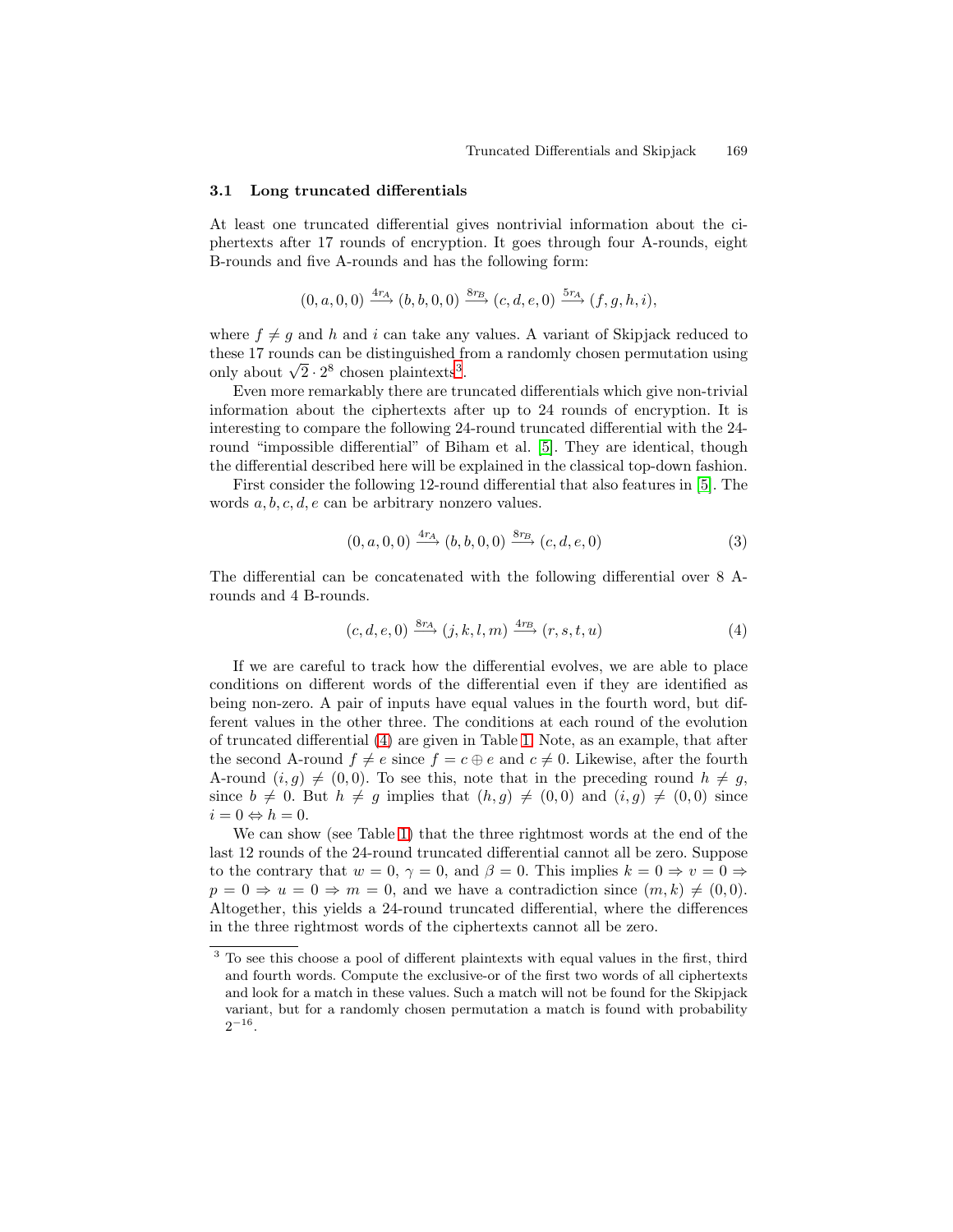<span id="page-5-0"></span>

| Round      | Difference                   | Properties                                         |
|------------|------------------------------|----------------------------------------------------|
|            | (a,b,c,0)                    | $a, b, c$ nonzero                                  |
| A1:        | (d,d,b,c)                    | $b, c, d$ nonzero                                  |
| A2:        | (f, e, d, b)                 | $e, d, b$ nonzero, $f \neq e$                      |
| A3:        | (h,q,e,d)                    | e, d nonzero, $h \neq q$                           |
| A4:        | (i,i,q,e)                    | $e \neq 0, (i, g) \neq (0, 0), j \neq i$           |
| A5:        | (l, k, i, q)                 | $(k, i) \neq (0, 0), (i, g) \neq (0, 0), l \neq k$ |
| A6:        | (n, m, k, i)                 | $(m, k) \neq (0, 0)$                               |
| A7:        | (q, p, m, k)                 | $(m, k) \neq (0, 0)$                               |
| A8:        | (s,r,p,m)                    | $s = k \oplus r$                                   |
| B1:        | (m, t, k, p)                 | $(m, k) \neq (0, 0)$                               |
| B2:        | $(p, u, \alpha, k)$          | $\alpha = m \oplus t$                              |
| B3:        | $(k, v, \beta, \alpha)$      | $\beta = p \oplus u$                               |
| <b>B4:</b> | $(\alpha, w, \gamma, \beta)$ | $\gamma = k \oplus v$                              |

**Table 1.** The last 12 rounds of the 24-round truncated differential.

#### **3.2 Important practical details**

Before proceeding it is worth highlighting two important features of a truncated differential if we wish to use it directly in an attack.

FILTERING. After accumulating what might be a vast amount of chosen plaintext-ciphertext pairs in an attack, the cryptanalyst needs to throw away as much erroneous data (pairs that do not follow the differential as intended) as possible. This is done by filtering. With the truncated differentials we consider, the structure we use for filtering is the presence of a zero difference in some word. In the 16-round attack of Section [4.1,](#page-7-0) the expected difference in the ciphertexts is  $(q, h, f, 0)$ , which means that only pairs of ciphertexts with equal fourth words will be left after filtering. The more zeros in the expected output difference, the greater the number of wrong pairs that can be filtered before starting to extract key material.

COUNTING. The second feature that is important to consider is where, in some input and output difference, the non-zero differences lie. While some truncated differentials might initially appear to be useful to the cryptanalyst, it is not always possible to extract key information. One example is the following truncated differential  $(0, a, b, 0) \xrightarrow{8r_A} (c, d, e, 0) \xrightarrow{8r_B} (0, f, g, h)$  which holds with probability 2−<sup>32</sup>. When using this differential in an attack it passes over the first round of encryption with probability one and it is not possible to distinguish the correct first-round subkey from the wrong ones.

The semi-exhaustive search described in Section [3.3](#page-6-0) was completed for truncated differentials of the full 32-round Skipjack. The search revealed several truncated differentials of probability  $2^{-64}$ . However for all of these it seems impossible to search for keys in both the first and the last round as would be needed to directly mount an attack.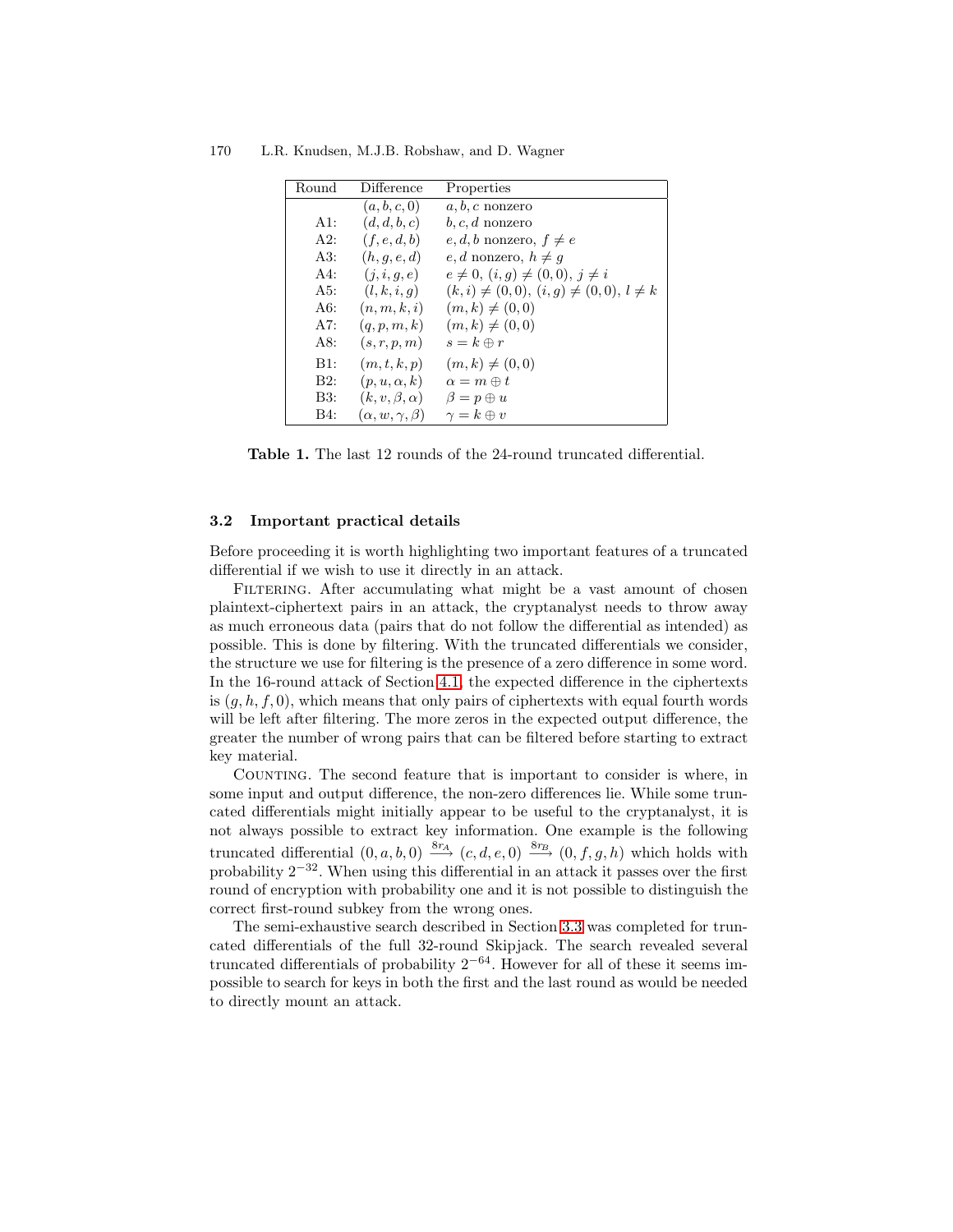### <span id="page-6-0"></span>**3.3 The search for truncated differentials**

The semi-exhaustive search for truncated differentials was done in the following manner. Represent each 16-bit word in Skipjack by a single bit and so four bits will be used to represent the internal state of the four 16-bit words in Skipjack. A zero in the  $i<sup>th</sup>$  bit indicates that there is no difference in the values of the  $i<sup>th</sup>$ of the pair of data that follow the differential. The value one is used to indicate a non-zero difference which results from the two words having different values. We can then specify a set of rules that describes the "encryption" of the four words of difference through the A-rounds and through the B-rounds. It is easy in this way to do a complete search for any number of A-rounds and similarly for any number of B-rounds.

When combining A-rounds with B-rounds as required in Skipjack an extra "rule" is required. In the case where an A-round is followed by a B-round and where the output difference of the A-round has nonzero values assigned to the first two words, one needs to know if the difference in the first word is equal to the difference in the second word. This is of vital importance in the calculation of the probability of the differential in the B-round. However it is also easy to incorporate this consideration as a part of the search, since the differences in the two first output words from an A-round will be equal if, and only if, the fourth words of the inputs to the A-round are equal. Since no extra "rules" are needed in the transition from a B-round to an A-round, one can find truncated differentials for any number of A- and B-rounds.

In the following we report several findings of the search algorithm. In variants starting with eight B-rounds followed by eight A-rounds the following truncated differential

$$
(0, a, 0, 0) \xrightarrow{4r_B} (0, b, c, 0) \xrightarrow{4r_B} (0, d, e, f) \xrightarrow{4r_A} (0, 0, g, h) \xrightarrow{4r_A} (0, 0, 0, i)
$$

has component-wise probabilities of 1, 1,  $2^{-16}$ , and  $2^{-16}$  for the component fourround differentials respectively. Totally, the differential has probability 2−<sup>32</sup> and a pair of texts following the differential can be found by taking all pairs generated from a pool of about 2<sup>17</sup> chosen plaintext values. This makes it possible to effectively distinguish this variant of 16-round Skipjack from a random permutation using only around  $2^{17}$  chosen plaintexts. For a random permutation two ciphertexts with equal values in the first three words (as in the above differential) occur with probability  $2^{-48}$  and such a pair would normally be expected to occur after generating around  $\sqrt{2} \cdot 2^{24}$  values.

The search revealed several truncated differentials for the full Skipjack with probability 2−<sup>64</sup>. One example is the following differential where the words  $a, \ldots, m$  can take any nonzero values.

$$
(0, a, b, c) \xrightarrow{8r_A} (0, 0, 0, d) \xrightarrow{8r_B} (0, e, f, g) \xrightarrow{8r_A} (h, h, i, j) \xrightarrow{8r_B} (0, k, l, m),
$$

This differential allows only for a very limited amount of filtering since only the form of the leftmost word of the ciphertext is restricted. (For all the 32-round truncated differentials with probability  $2^{-64}$  that we have identified, only one of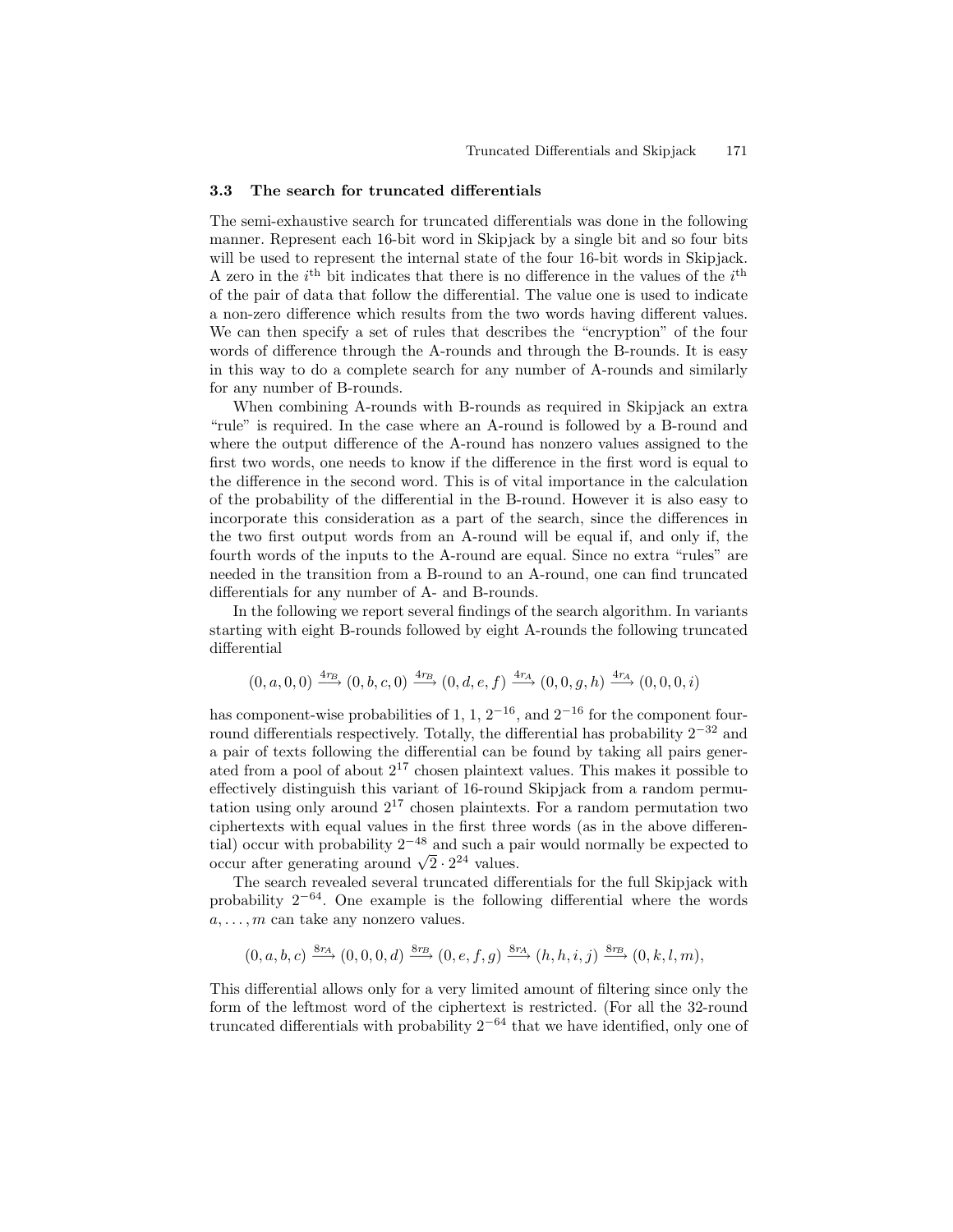<span id="page-7-0"></span>the words in the expected output differences is zero.) Furthermore, the leftmost word of the plaintext difference in all cases is zero, which means that key material cannot be extracted from analysis of the first round since all possible subkeys are equally likely. Thus, these differentials do not seem to be useful in an attack. However it is possible, at least theoretically, to mount an attack on the last 28 of the 32 rounds of Skipjack as we will show later.

# **4 Attacks using truncated differentials**

### **4.1 The first sixteen rounds**

We start with a truncated differential attack on the first 16 rounds of Skipjack that requires only  $2^{17}$  chosen plaintexts and about  $2^{34}-2^{49}$  time for the analysis. The range in the computational complexity comes from whether we treat the first and last round subkeys as independent or not.

We note that truncated differential cryptanalysis allows for significant improvements over an ordinary differential attack [\[1\]](#page-14-0) due to two effects. First, the probability of the differential is sharply increased from  $2^{-52.1}$ , which was the probability of the differential [\[1\]](#page-14-0) used in the conventional differential attack, to  $2^{-32}$ . Second, the truncated differential allows us to extract more usable plaintext pairs from fewer chosen plaintexts because there is additional freedom in the construction of what are termed structures [\[6\]](#page-15-0).

The attack uses the truncated differential [\(1\)](#page-3-0) for the first 16 rounds of Skipjack. To generate suitable pairs for such a differential we choose  $2^{17}$  plaintexts where the third words are fixed and obtain the corresponding ciphertexts. From these plaintexts one can form about  $2^{33}$  pairs with the desired starting difference. With a high probability two right pairs will follow the truncated differential. Observing that the rightmost word has zero difference, we can immediately filter out many wrong pairs before moving on to the next stage of the analysis with  $2^{17}$  pairs of data. In this second phase we will extract key material from the first and sixteenth rounds but the analysis will differ depending on whether the subkeys used in the outer two rounds are the same or different.

Independent subkeys. Here we treat the case where the subkeys used in the first and  $16<sup>th</sup>$  rounds are independently chosen. This seems more true to the intent of the Skipjack designers and is perhaps a better reflection of the style of attack that is needed for the full 32-round version of Skipjack.

Using the same truncated differential as before, each pair that survives filtering will suggest  $2^{16}$  values for the four key bytes in the first round, and  $2^{16}$ values for the four key bytes in the last round. It is possible to find these  $2^{17}$ suggested values with offline work comparable to about  $2^{17}$  G-box computations [\[4,5\]](#page-15-0). (The trick is to use a precomputed table which, given differences  $y, z$ , allows us to find input x such that  $F(x) \oplus F(x \oplus y) = z$  with one table lookup. We guess  $k_2, k_3$ , decrypt up by two layers of the G-box, and use the precomputed table to recover  $k_0, k_1$ , noting that z is known from the G-box input difference and y is known as a result of decrypting up two layers.) In total, we find that after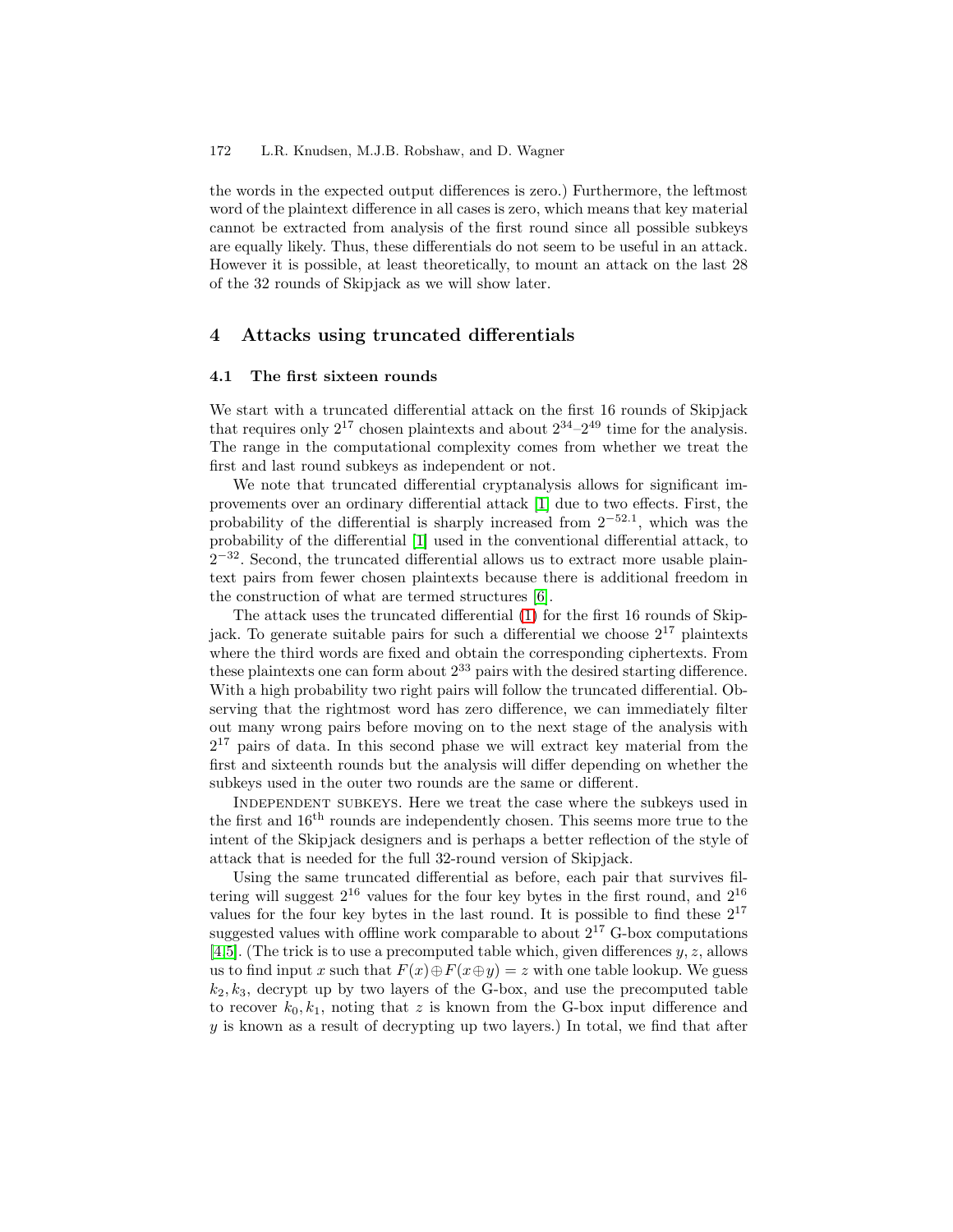<span id="page-8-0"></span>filtering each remaining pair suggests about  $2^{32}$  values for the eight key bytes used in the first and  $16<sup>th</sup>$  rounds. Naively we could simply count on those 64 key bits and look for a counter whose value exceeds one. By the birthday paradox, only about  $2^{2\times49}/2^{64+1} = 2^{33}$  wrong key values would remain, and each suggested value for the eight key bytes could be tested by exhaustive search over the remaining two unknown bytes. Thus, we could recover the key with about  $(2^{17} \times 2^{32}) + (2^{33} \times 2^{16}) = 2^{50}$  work but the need for  $2^{64}$  counters makes this approach totally impractical<sup>4</sup>. Instead we suggest the following technique.

Examine the plaintext pairs two at a time. For each two plaintext pairs use the calculation of G in the 16<sup>th</sup> round to recover a list of possible values for the subkey. On average we expect to find about one possible subkey value. Similarly, the G computation in the first round is used to recover a possible value for another four key bytes. The suggested value for these eight key bytes can then be tested by exhaustive search over the remaining two unknown key bytes. There are about  $2^{17} \cdot (2^{17} - 1)/2 \approx 2^{33}$  ways to choose two plaintext pairs, and each one requires about  $2^{16}$  work, so with work equivalent to about  $2^{49}$  encryptions we can recover the key.

The computational complexity could be reduced using alternative techniques if more texts are available. We can form  $2^{37}$  plaintext pairs from  $2^{19}$  chosen plaintexts, and count on the last-round subkey. About  $2^{21}$  pairs survive filtering and so incrementing the counters requires work equivalent to about  $2^{37}$  computations of G. The right counter will be suggested about  $2^5 + 2^5$  times, whereas the wrong counter will be suggested  $2<sup>5</sup>$  times on average (with standard deviation  $2^{2.5}$ ). Only about 32 wrong counters will exceed their mean value by  $2^{2.5} \approx 5.66$ standard deviations or more, so only about 33 values for the last-round subkey will survive. Similarly, we can find 33 possibilities for the first-round subkey with another  $2^{37}$  computations of G, so after time equivalent to  $(2^{37} + 2^{37})/16 = 2^{34}$ trial encryptions we can recover  $33<sup>2</sup>$  possibilities for 64 key bits. Finally, those  $33<sup>2</sup>$  possibilities can be tested with an exhaustive search over the remaining two unknown key bytes. The total computational complexity is equivalent to  $2^{34} + 33^2 \times 2^{16} \approx 2^{34}$  trial encryptions with  $2^{19}$  chosen plaintexts and  $2^{32}$  space.

DEPENDENT SUBKEYS. When the subkeys used in the first and 16<sup>th</sup> rounds are the same<sup>5</sup>, several optimizations may be applied to the truncated differential attack. In this case, the total amount of offline work required for the attack is roughly comparable to that needed for  $2^{34}$  offline trial encryptions.

# **4.2 The middle sixteen rounds**

It is interesting to observe that there is a very efficient way to break the middle 16 rounds of Skipjack, i.e. a version of Skipjack consisting of eight B-rounds

<sup>&</sup>lt;sup>4</sup> Space requirements can be reduced to about  $2^{49} \times 8 = 2^{52}$  bytes by using a hash table or sorted list to store the suggested key values, but this is still too large.

<sup>5</sup> This holds for Skipjack. However, we feel that this is somewhat artificial since it is highly likely that any designers of such a Skipjack variant would change the key schedule to avoid this eventuality.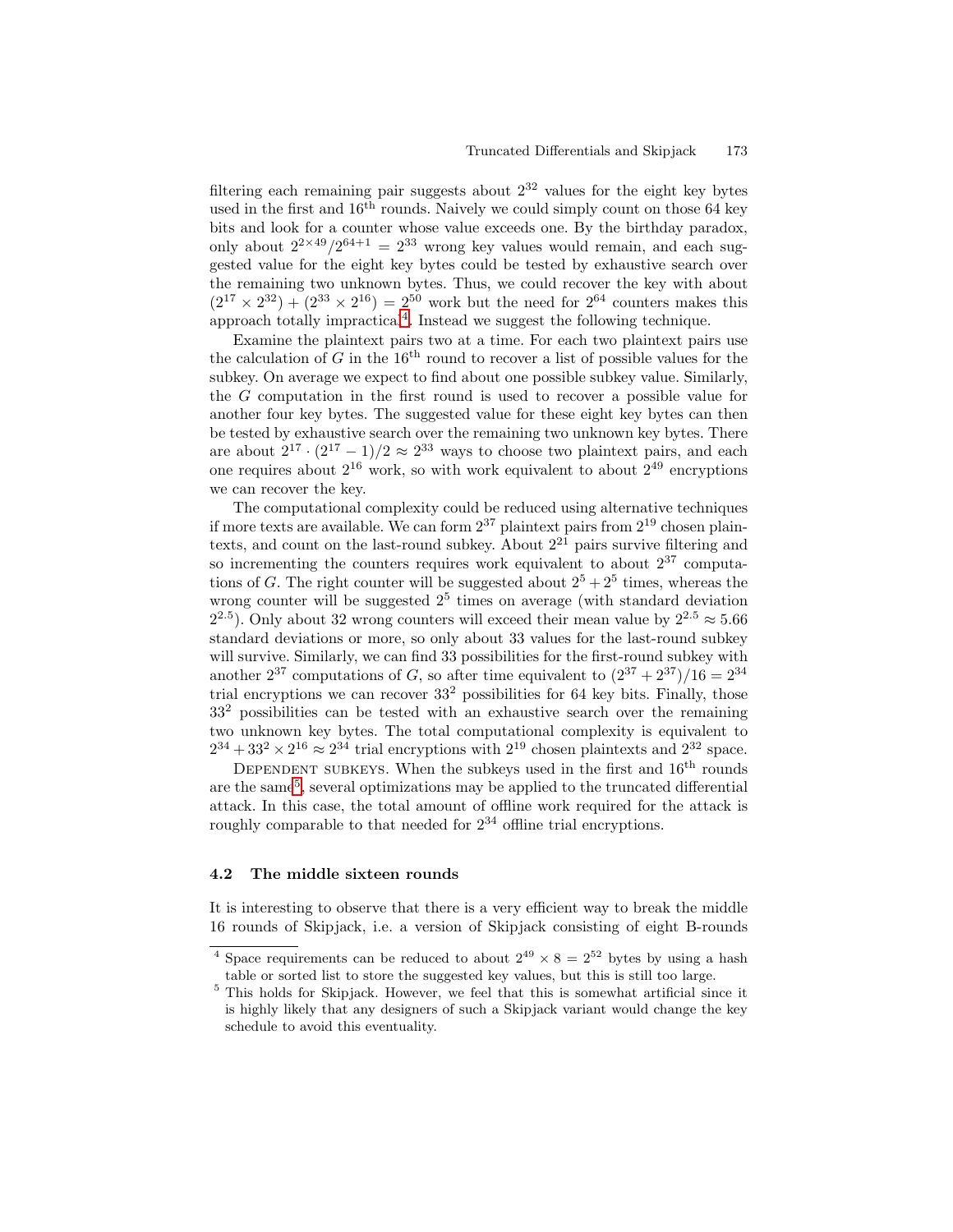followed by eight A-rounds. Of course Skipjack has many more rounds than the sixteen we are attacking here, but our work is interesting for two reasons.

First it demonstrates that there is an asymmetry in how the A-rounds and the B-rounds might combine together to resist the attacker. This might help provide some insight into the design rationale behind Skipjack. Second, the attack outlined makes use of the structure of the G computation, and most importantly, of the internal Feistel structure. As in the earlier attacks, the S-box itself is completely immaterial to our discussions, but the byte-wise nature of the G computation provides a real benefit to the attacker. It is possible that attacks depending on the word-oriented structure of Skipjack could be aided by also considering the byte-oriented structure of the G computation. As a demonstration of this, we show that with two chosen texts, we can break this reduced cipher with work equivalent to about  $2^{47}$  trial encryptions; with three chosen texts, the complexity of the attack drops to about  $2^{30}$  encryptions. This is surprisingly close to Skipjack's unicity distance (1.25 texts).

We shall number the rounds from 1 to 16, so that the first round uses  $k_0, \ldots, k_3$  and so on. In this attack, we use the 12-round truncated differential [\(2\)](#page-3-0) of probability one to cover rounds 1 to 12 of the reduced cipher.

First we obtain  $n$  independent pairs following the truncated differential by making  $n + 1$  chosen-plaintext queries<sup>6</sup> with the first, third, and fourth words of the input fixed. The rest of this section describes how to analyze those  $n$ pairs. We will describe our attack in general terms, leaving the number n of pairs unspecified until the end. Afterwards, we will optimize over  $n$  to obtain the best possible results.

The analysis consists of seven phases. In each phase, we recover some portion of the key material, either by guessing or by deriving it from known quantities inside the cipher. We describe each of the seven phases in turn.

- 1. Guess  $k_0, \ldots, k_3$ . For each pair, peel off the 16<sup>th</sup> round to learn the value of h that this key guess suggests.
- 2. Recover  $k_9$ . A naive approach is to simply guess  $k_9$ ; reversing three layers of the computation of G in round 13 (using  $k_1, k_0, k_9$ ) will give the right half (low byte) of h in each pair if our guess for  $k_{9...3}$  was correct. This gives a filtering condition on  $8n$  bits. In practice, this can be implemented efficiently using a precomputed lookup table; see Section [4.1](#page-7-0) or  $|4,5|$  for more details. With proper implementation, the work factor of this phase will be about  $2^{32}$ , and we expect  $2^{40-8n}$  values of  $k_{9...3}$  to remain.
- 3. Recover  $k_8$ . We can use the same technique as in the second phase, this time reversing a fourth layer of the G transformation in round 13. We predict that the exclusive-or of the values obtained should be the same as the left half (high byte) of  $h$  in each pair if our guess was correct. This gives a filtering

<sup>&</sup>lt;sup>6</sup> One could use structures to obtain *n* pairs from  $\sqrt{2n} + 1$  queries, but the resulting pairs would not be independent, and we do not expect the extra "dependent" pairs to provide any useful extra information. Furthermore, typically we only need  $n = 2$ pairs, so the difference would be negligible in any case.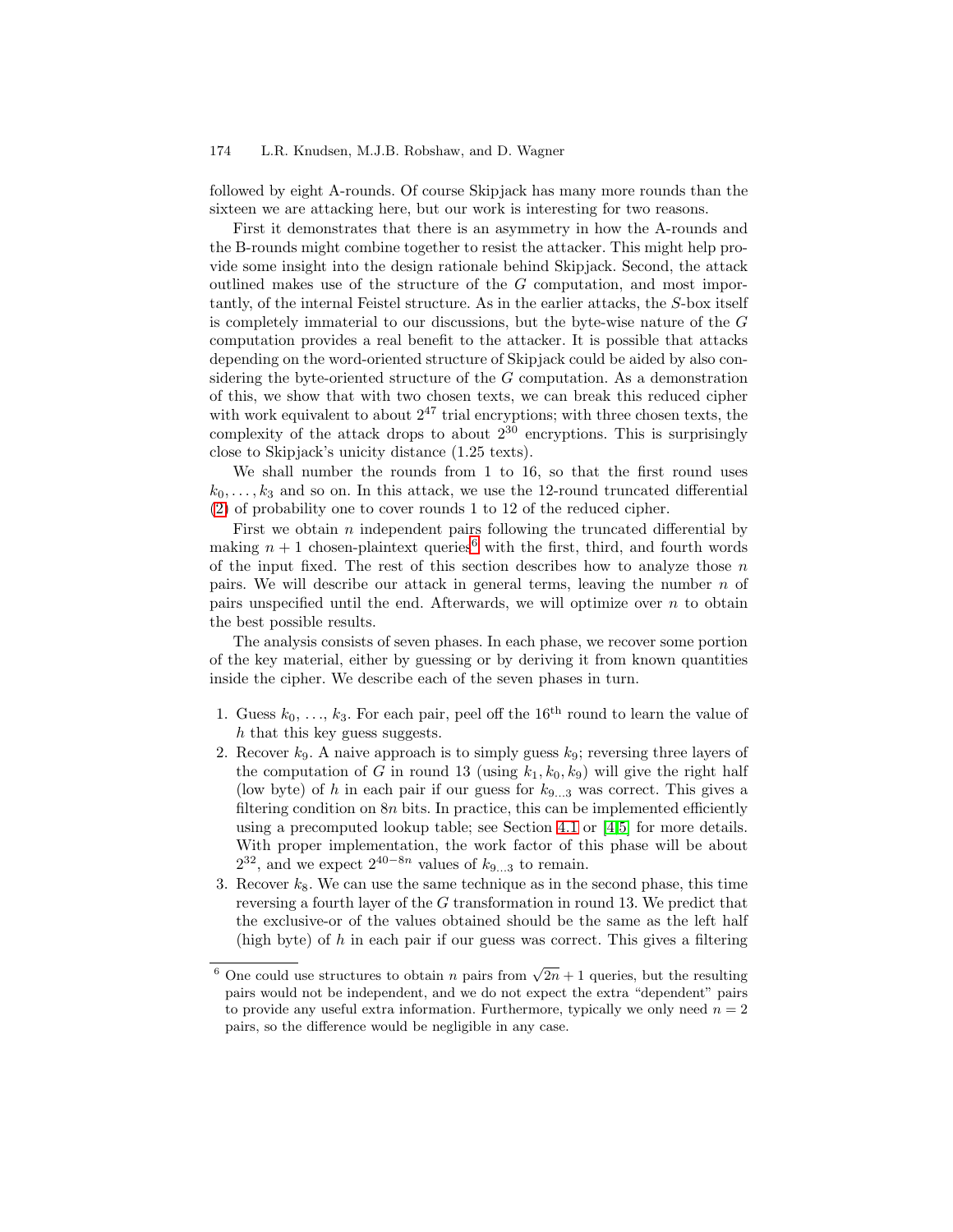condition on 8n bits, so  $2^{48-16n}$  possibilities for  $k_8, \ldots, k_3$  will remain. With proper implementation, this phase takes about  $2^{40-8n}$  work.

- 4. Guess  $k_4$  and  $k_5$ . Now decrypt through the computation of G in round 14 (using  $k_2, \ldots, k_5$ ) to learn g. This will suggest  $2^{64-16n}$  values for  $k_8, \ldots, k_5$ , with a similar work factor.
- 5. Recover  $k_7$ . The outputs of the G transformation in round 10 are now known, and the inputs have known difference  $a$ . We can decrypt two layers of  $G$  in round 10 (using  $k_8$  and  $k_9$ ), and then derive  $k_7$  (which is used in the next layer) with a precomputed lookup table, as above. With proper implementation, this phase takes  $2^{64-16n}$  work, and we expect that about  $2^{72-24n}$ possibilities for  $k_7, \ldots, k_5$  will remain at the conclusion of this phase.
- 6. Recover  $k_6$ . Complete the analysis of the computation of G in round 10 by deriving  $k<sub>6</sub>$  from its known outputs and its known input difference a. With proper implementation, this phase takes  $2^{72-24n}$  simple operations, and about  $2^{80-32n}$  suggested values for the entire key  $k_0, \ldots, k_9$  will be left.
- 7. Check suggested values. We can check each suggested value for the key in any of a number of ways. One simple way is to do a full trial decryption on a few of the texts. Alternately, one could encrypt through the G transformations in rounds two, three, and six to check the result against the known input to  $G$  in round 10. This will require only four  $G$  computations and thus can be quite a bit faster than a full trial decryption. We expect that this final phase will quickly eliminate all incorrect keys.

The work required is about

$$
2^{32} + 2^{32} + 2^{40 - 8n} + 2^{64 - 16n} + 2^{64 - 16n} + 2^{72 - 24n} + 4 \times 2^{80 - 32n}
$$

simple operations. For  $n = 1$  this gives  $2^{51}$  steps and  $2^{34}$  steps for  $n = 2$ . Of course, each step requires just a single  $G$  computation (often quite a bit less), so this is equivalent to about  $2^{47}$  (respectively  $2^{30}$ ) trial encryptions. The result is a very sharp attack against the middle 16 rounds of Skipjack.

# **4.3 The last twenty-eight rounds**

In this section we consider Skipjack reduced to the last 28 rounds and the following 28-round differential:

$$
(a,b,0,c) \xrightarrow{4r_A} (d,e,0,0) \xrightarrow{8r_B} (f,g,0,h) \xrightarrow{8r_A} (i,i,0,0) \xrightarrow{8r_B} (j,k,l,0),
$$

where  $(a, b, 0, c) \longrightarrow (d, e, 0, 0)$  is a four-round differential that starts in the fifth round, ends in the eighth round, and holds with probability 2−<sup>16</sup>. The following eight-round differential has probability  $2^{-16}$ , the next has probability  $2^{-32}$ , and the final eight-round differential has probability 1. This gives a truncated differential over the last 28 rounds of Skipjack which holds with probability  $2^{-64}$ .

To start the attack, choose  $2^{41}$  plaintexts where the values of the third words are fixed to some arbitrary value. From these plaintexts we can form about  $2^{81}$ pairs of which  $2^{17}$  will be expected to follow the specified differential. Using the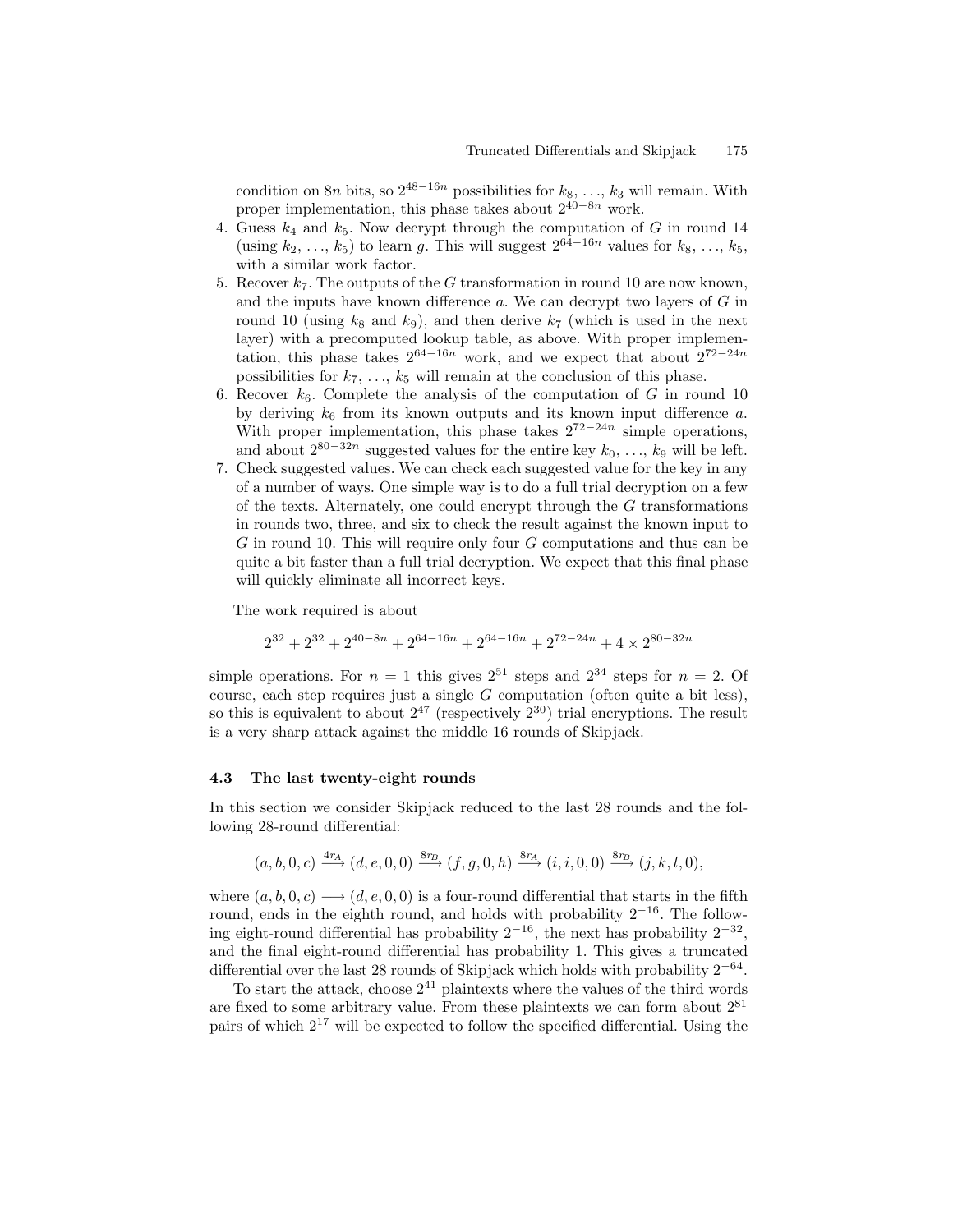rightmost word of the ciphertexts we can filter out wrong pairs, leaving 2<sup>65</sup> pairs. The extraction of key material that follows is similar to that given in Section [4.1.](#page-7-0)

Independent subkeys. First we assume that the keys in the first round of the differential (the fifth round of Skipjack) are independent of the keys in the last round. For each surviving pair we check which keys in the last round result in a difference that follows the differential after decryption by one round. About  $2^{16}$  values of the 32-bit key will be suggested by this test for each pair. Similarly, for each surviving pair we check which keys result in differences that follow the differential after encryption by one round. With an efficient implementation, the suggested key values can be found in time comparable to  $2^{17}$  evaluations of G (see Section [4.1](#page-7-0) or [\[4,5\]](#page-15-0)). Overall we will find that  $2^{65+16+16} = 2^{97}$  values for 64 bits of key material will be suggested. The expected value of the counter for a wrong value of the key is  $2^{33}$ , whereas the expected value of the counter for the correct value of the key will be  $2^{33} + 2^{17}$  since each of the  $2^{17}$  right pairs will include the correct key value among the set of  $2^{32}$  values suggested. This would mean that with a high probability the correct value of the key is among the 16% most suggested values. The total time for the analysis stage of this attack amounts to  $2^{65+17} = 2^{82}$  G computations, a work effort that is equivalent to about  $2^{77}$  encryptions. Thus, this attack is just faster than an exhaustive search for the key but the work effort required and the need for  $2^{64}$  counters makes the attack totally impractical.

DEPENDENT SUBKEYS. If we assume that this reduced-round variant of Skipjack uses the key schedule specified in Skipjack then the attack will improve. The subkeys used in the fourth round are key bytes  $k_2$ ,  $k_3$ ,  $k_4$ , and  $k_5$ . The subkeys used in the last round are key bytes  $k_4$ ,  $k_5$ ,  $k_6$ , and  $k_7$ . The two sets of subkeys have a total entropy of only 48 bits. When taking this into account analysis of the data will suggest  $2^{65+16} = 2^{81}$  values for a 48-bit key. The rest of the analysis is the same but the memory requirements have been reduced to  $2^{48}$  counters.

We anticipate that similar attacks on Skipjack with fewer than 28 rounds will be much more efficient and that they can be used to find more information about the secret key. Furthermore, it might be possible to attack versions of Skipjack by counting on 64 key bits when the subkeys in the first two rounds and the last two rounds together have an entropy of 64 bits. We note that such a fortuitous key-scheduling coincidence occurs in the full 32-round Skipjack cipher.

# **5 Boomerang attacks**

Here we consider the feasibility of boomerang attacks [\[17\]](#page-15-0) on reduced-round variants of Skipjack. Boomerang attacks may be considered to be a close relative of miss-in-the-middle attacks [\[5\]](#page-15-0), although these techniques were developed independently. Boomerang attacks on Skipjack are interesting because they allow us to improve on some of the existing miss-in-the-middle attacks by a factor of  $2^{3.5} - 2^{8.5}$ . However, miss-in-the-middle attacks currently penetrate more rounds of Skipjack than boomerang attacks.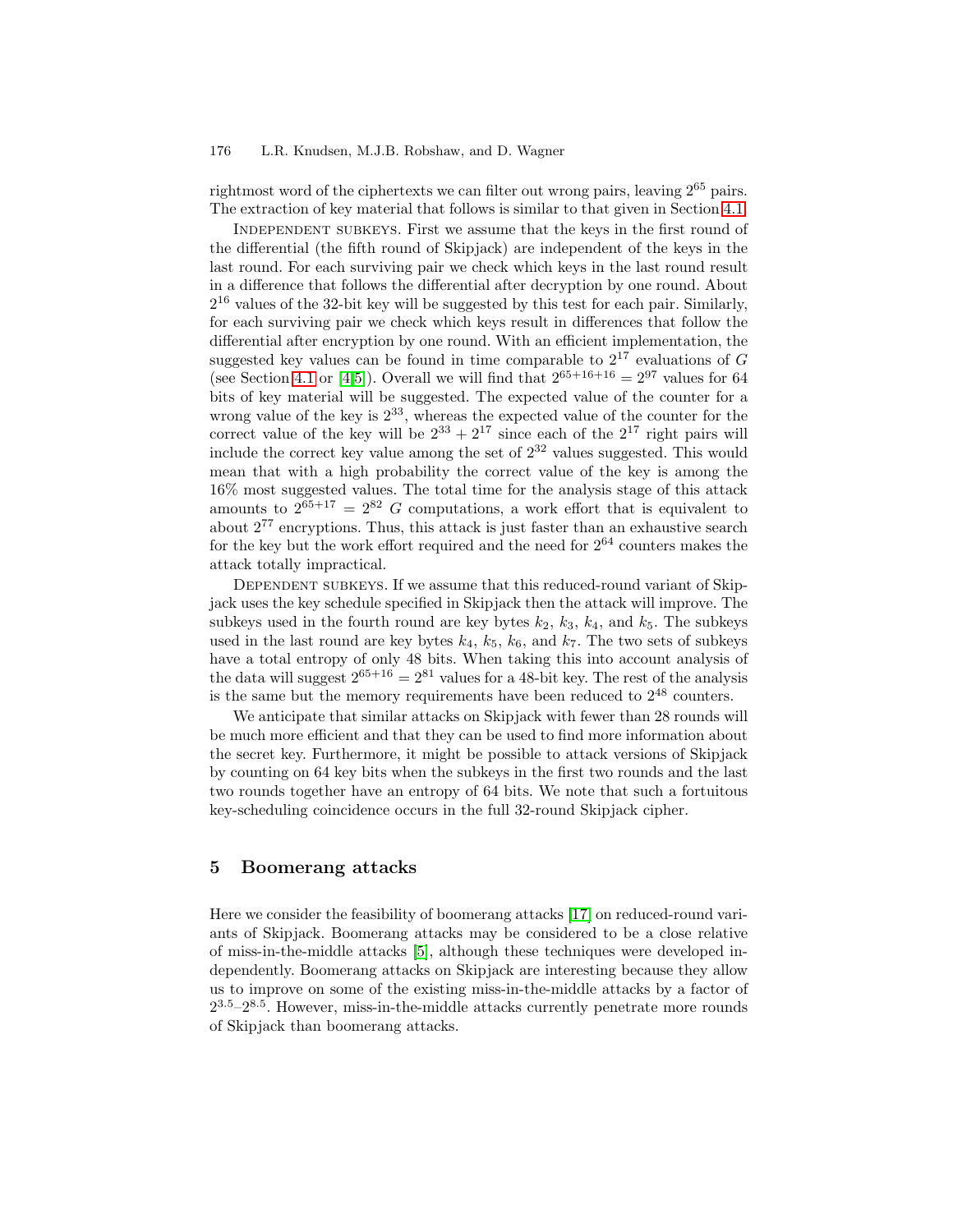Boomerang attacks are chosen-plaintext, adaptive chosen-ciphertext attacks that work from the outside in. They use differential techniques to create a quartet structure inside the cipher by working from both ends of a cipher (the plaintext and ciphertext inputs) towards the middle. This quartet consists of four plaintexts  $P, P', Q, Q'$ , along with their respective ciphertexts  $C, C', D, D'$  chosen as follows. We use a truncated differential  $\Delta \to \Delta^*$  for the first half of the cipher, as well as the truncated differential  $\nabla \rightarrow \nabla^*$  for the inverse of the last half of the cipher. The cryptanalyst picks  $P, P'$  so that  $P \oplus P' \in \Delta$ , encrypts to obtain  $C, C',$  then picks  $D, D'$  so that  $C \oplus D \in \nabla$  and  $C' \oplus D' \in \nabla$ . The cryptanalyst then asks for the decryption of  $D, D'$  to obtain  $Q, Q'$ . We hope that the pair P, P' follows the differential  $\Delta \to \Delta^*$ , and that the pair C, D and the pair C', D' both follow the differential  $\nabla \rightarrow \nabla^*$ . If so, we have a quartet structure halfway through the cipher. If we have chosen  $\Delta^*, \nabla^*$  well, with good probability we obtain a difference of  $\Delta^*$  halfway through the decryption of  $D, D'$ , which lets us cover the remainder of the decryption with the backward differential  $\Delta^* \to \Delta$ . As a result, in a right quartet we will have the recognizable condition  $Q \oplus Q' \in \Delta$ . Many details have been omitted; a full description of the boomerang attack may be found in [\[17\]](#page-15-0).

### **5.1 The middle twenty-four rounds**

Consider a simplified 24-round Skipjack variant obtained by deleting four rounds from both ends of the real Skipjack cipher. This variant is intended to be relatively representative of a Skipjack cipher weakened to 24 rounds, in that it retains the symmetry between encryption and decryption.

Observe that there is a truncated differential of probability one through four A-rounds and eight B-rounds:  $\Delta = (0, a, 0, 0) \xrightarrow{4r_A} (b, b, 0, 0) \xrightarrow{8r_B} (c, d, e, 0) = \Delta^*$ . Due to the fact that the structure of an A-round is almost the inverse of the structure of a B-round, we also obtain a truncated differential of probability one for decryption through four B-rounds and eight A-rounds, specifically  $\nabla =$  $(f, 0, 0, 0) \xrightarrow{4r_{\mathbf{B}}^{-1}} (g, g, 0, 0) \xrightarrow{8r_{\mathbf{A}}^{-1}} (i, h, 0, j) = \nabla^*$ . (Here  $a, b, \ldots, j$  can take on any non-zero value.) Finally, we use the backward differential  $\Delta^* \to \Delta$  of probability  $2^{-32}$  for decrypting through the first half of the cipher. This gives a success probability<sup>7</sup> of Pr[ $\Delta \rightarrow \Delta^*$ ] × Pr[ $\nabla \rightarrow \nabla^*$ ]<sup>2</sup> × 2<sup>-16</sup>(1 – 2<sup>-16</sup>)<sup>2</sup> × Pr[ $\Delta^* \rightarrow \Delta$ ] =  $1 \times 1^2 \times 2^{-16} (1 - 2^{-16})^2 \times 2^{-32} \approx 2^{-48}.$ 

To mount a boomerang attack first construct a plaintext pair  $P, P'$  with  $P \oplus P' \in \Delta$ . Denote the ciphertexts C, C'. Next obtain  $2^{16}$  ciphertexts D by varying the first word in  $C$ , and in a similar manner obtain  $2^{16}$  ciphertexts  $D'$ 

Here the factor of  $2^{-16}$  comes from the requirement that we get a difference of  $\Delta^*$ halfway through the decryption of  $D, D'$ , which happens when the fourth words of the two  $\nabla^*$  differences are equal. In other words, if the  $\nabla^*$ -difference is  $(i, h, 0, i)$ in the C, D pair and  $(i',h',0,j')$  in the C', D' pair, we require that  $j=j'$  so that  $(i, h, 0, j) \oplus (i', h', 0, j') \oplus (c, d, e, 0)$  will take the form of a  $\Delta^*$  truncated difference. Finally, one must add a correction factor of  $(1 - 2^{-16})^2$ , because the differential  $\Delta^* \to \Delta$  is not valid when  $i \oplus i' \oplus c = 0$  or  $h \oplus h' \oplus d = 0$ .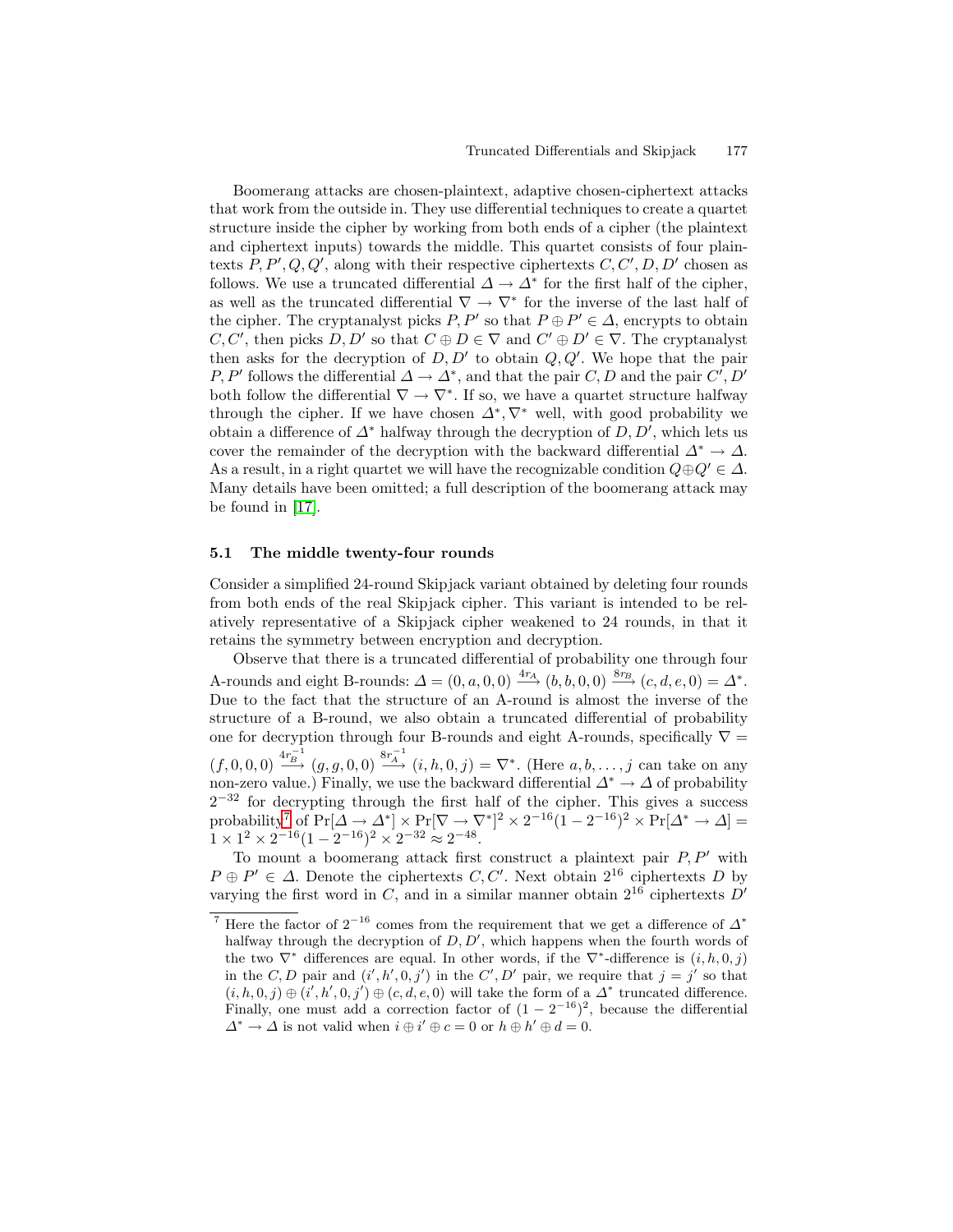by modifying C'. Note that the truncated differentials  $\nabla \to \nabla^*$  for C, D and  $\nabla \rightarrow \nabla^*$  for  $C', D'$  are simultaneously obeyed, so we get  $2^{32}$  possible quartets, of which  $2^{32} \times 2^{-16} (1 - 2^{-16})^2 \approx 2^{16}$  have a difference of the form  $\Delta^*$  halfway through the decryptions of  $D, D'$ .

Each structure of  $2^{17}$  texts contains a right quartet with probability  $2^{16} \times$  $2^{-32} = 2^{-16}$ . Right quartets can be recognized by the difference  $\Delta$  in the plaintexts  $Q, Q'$ . This allows us to filter out all but  $2^{-48}$  of the wrong quartets and after repeating the attack  $2^{16}$  times, we expect to obtain one right quartet and one wrong quartet.

To reduce the number of texts required we can choose  $2^{8.5}$  plaintexts by varying the second word and holding the first, third, and fourth words fixed; then for each of the  $2^{8.5}$  resulting ciphertexts, we generate  $2^{16}$  more variant ciphertexts and decrypt. Each pair of plaintexts then gives a structure, so  $2^{16}$ structures can be obtained from this pack of  $2^{8.5}$  plaintexts, and thus we expect to see the first right quartet after only  $2^{24.5}$  chosen texts.

While we cannot recover key information from this 24-round version of Skipjack using these techniques, we are able to distinguish this version from a random cipher with about  $2^{8.5}-2^{9.5}$  chosen plaintexts and  $2^{24.5}-2^{25.5}$  chosen ciphertexts. The same ideas can be applied to the inverse cipher to get a similar attack that uses  $2^{24.5} - 2^{25.5}$  chosen ciphertexts and  $2^{8.5} - 2^{9.5}$  chosen plaintexts.

### **5.2 The middle twenty-five rounds**

Consider a Skipjack variant obtained by deleting the first three and last four rounds from the real Skipjack. We can use  $2^{34.5}$  chosen texts to break 25 rounds of Skipjack with a  $2^{61.5}$  work factor. One can use structures to bypass the first round subkey: vary the first and fourth words, and hold the middle two words fixed. With  $2^{18.5}$  such plaintexts, one expects to find  $2^{20}$  pairs of plaintexts which satisfy the desired relationship after the first round. After another  $2^{34.5}$  chosen ciphertexts, one should find about 16 right quartets.

We then guess the first round subkey, and peel off the first round, checking for right quartets in the same way as in our 24-round attack. In this way, for each guess at the subkey we expect only about 16 of the wrong quartets to survive the filtering phase. This allows us to distinguish a right guess at the first round subkey from a wrong guess with good probability. In the former case 32 quartets will survive the filtering phase and in the latter only 16 quartets are expected to survive, which is a difference of four standard deviations. The analysis procedure can be performed with about  $2^{34.5} \times 2^{32} = 2^{66.5}$  computations of G, which is a workload roughly equivalent to  $2^{61.5}$  trial encryptions. In all, the attack recovers 32 key bits after  $2^{61.5}$  work; the remaining 48 key bits can be found by trial decryption.

### **5.3 Comparison with miss-in-the-middle attacks**

It is interesting to compare the complexity of boomerang attacks to Biham et al.'s miss-in-the-middle attacks [\[5\]](#page-15-0) on the same reduced-round variants of Skipjack.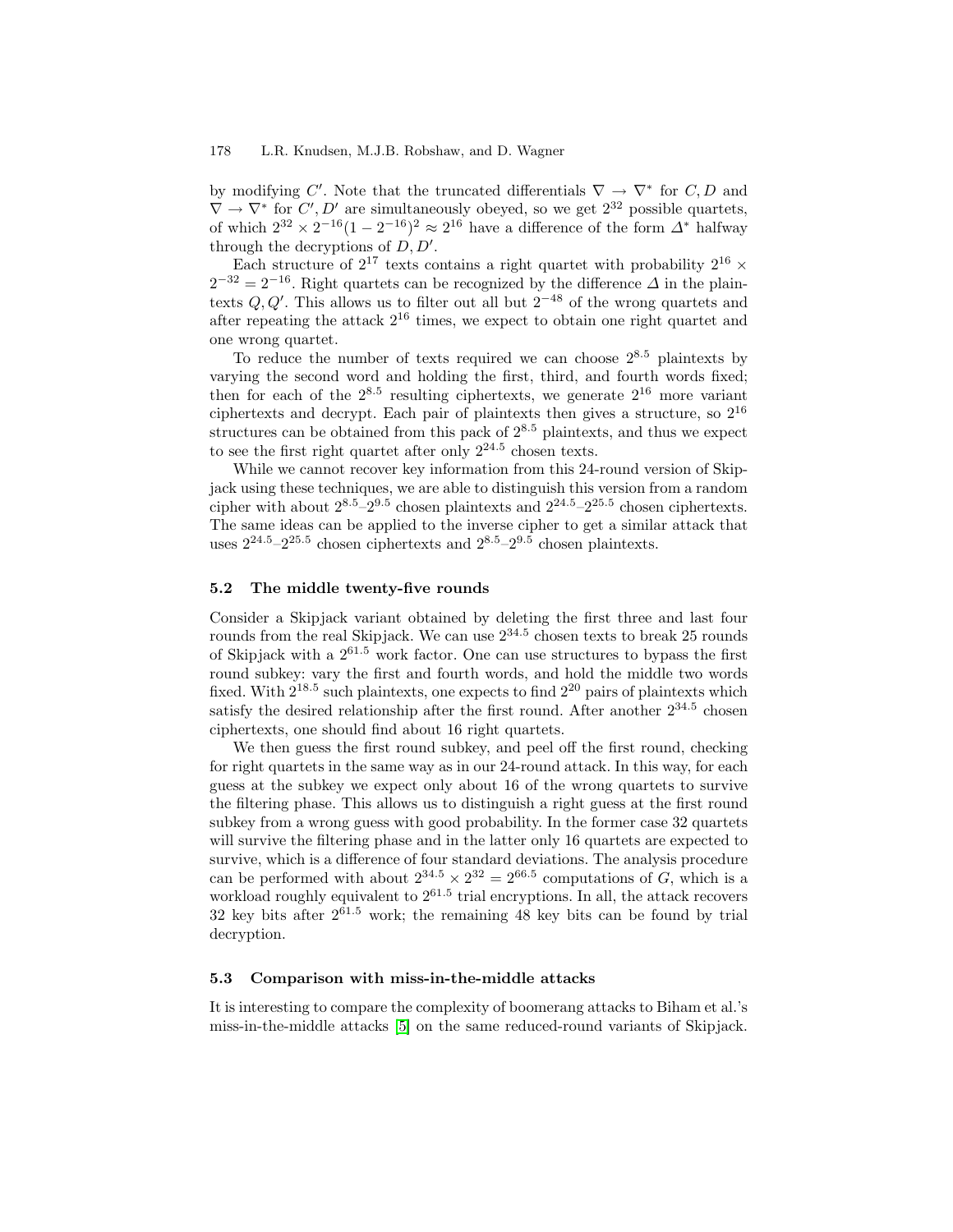<span id="page-14-0"></span>For 24 rounds, a boomerang attack needs  $2^{24.5} - 2^{25.5}$  chosen texts to distinguish the cipher from a random permutation, whereas the miss-in-the-middle attack needs  $2^{33}$ - $2^{35}$  chosen texts. For 25 rounds, our boomerang attack uses  $2^{34.5}$  texts and  $2^{61.5}$  work to recover the key, whereas the miss-in-the-middle attack [\[5\]](#page-15-0) uses  $2^{38}$  chosen texts and  $2^{48}$  work. With regards to the data requirements, it appears that boomerang attacks compare favorably to miss-in-the-middle attacks for these reduced-round variants of Skipjack. However Biham et al. have demonstrated that miss-in-the-middle attacks can be used to analyze 31 rounds of Skipjack whereas boomerang attacks are currently restricted to no more than 25 rounds.

The boomerang attacks were aided by the fact that the  $(4A, 8B)$  round structure (as found in the first half of the 24-round cipher) is weaker against truncated differentials in the encryption direction than in the decryption direction, while the  $(8A, 4B)$  structure is weaker in the reverse direction. This property makes it easy to probe the  $(4A, 8B, 8A, 4B)$  cipher from both ends at once with a boomerang attack. We suspect for similar reasons that a (16B, 16A) structure might be easier to analyze with boomerang techniques than a  $(16A, 16B)$  structure, which suggests that the ordering of the A-rounds and B-rounds may be quite important to the security of the Skipjack cipher.

# **6 Conclusion**

In this paper we have described several interesting truncated differentials for Skipjack. These can be used in a variety of attacks, including particularly efficient attacks on reduced-round versions of Skipjack. The existence of such attacks and the effectiveness of truncated differentials demonstrates that Skipjack has unusual and surprising structural features. We also demonstrate the effectiveness of boomerang attacks on Skipjack. While they cannot be extended to attack 31 rounds of Skipjack like miss-in-the-middle attacks, for those reduced-round versions of Skipjack that can be compromised using both techniques, boomerang attacks are typically more effective than miss-in-the-middle attacks. We feel that attempts to extend existing boomerang attacks to more rounds could lead to more efficient attacks on Skipjack than are currently available. We leave it as a challenge to use our findings to find more efficient attacks on 16- to 31-round variants of Skipjack. Currently, an attack on the full 32 rounds of the cipher (other than by a brute force search for the key) remains elusive.

# **References**

- 1. E. Biham, A. Biryukov, O. Dunkelmann, E. Richardson, A. Shamir. Initial Observations on the Skipjack Encryption Algorithm. June 25, 1998. Available at http://www.cs.technion.ac.il/˜biham/Reports/SkipJack/.
- 2. E. Biham, A. Biryukov, O. Dunkelmann, E. Richardson, and A. Shamir. Cryptanalysis of Skipjack-3XOR in  $2^{20}$  time and using  $2^9$  chosen plaintexts. July 2, 1998. Available at

http://www.cs.technion.ac.il/˜biham/Reports/SkipJack/.